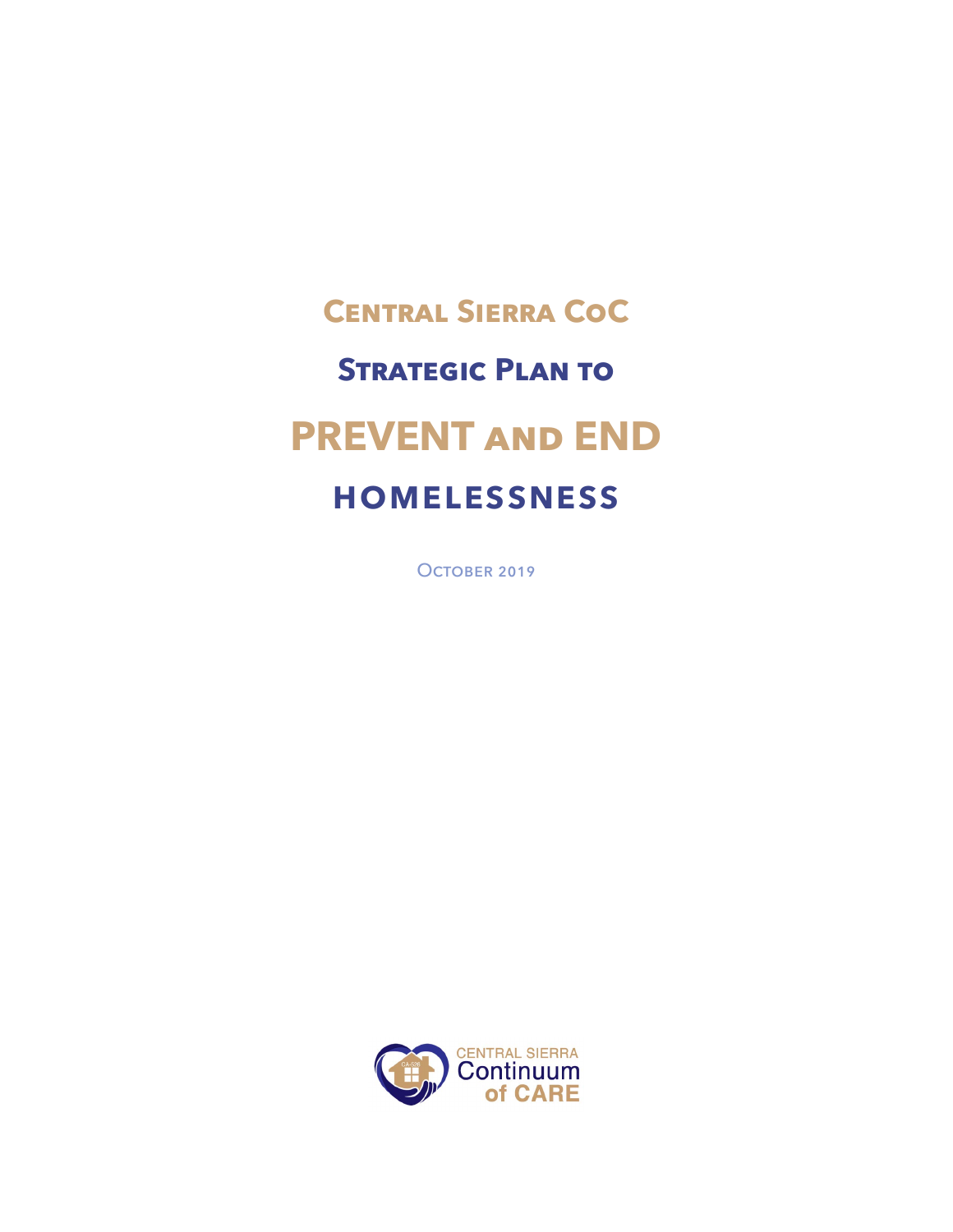## **Table of Contents**

| Homelessness in Central Sierra CoC; Amador, Calaveras, |
|--------------------------------------------------------|
| Mariposa, and Tuolumne Counties 5                      |
| Existing Resources and Identified Gaps9                |
| <b>Goals to Prevent and End Homelessness in</b>        |
|                                                        |
|                                                        |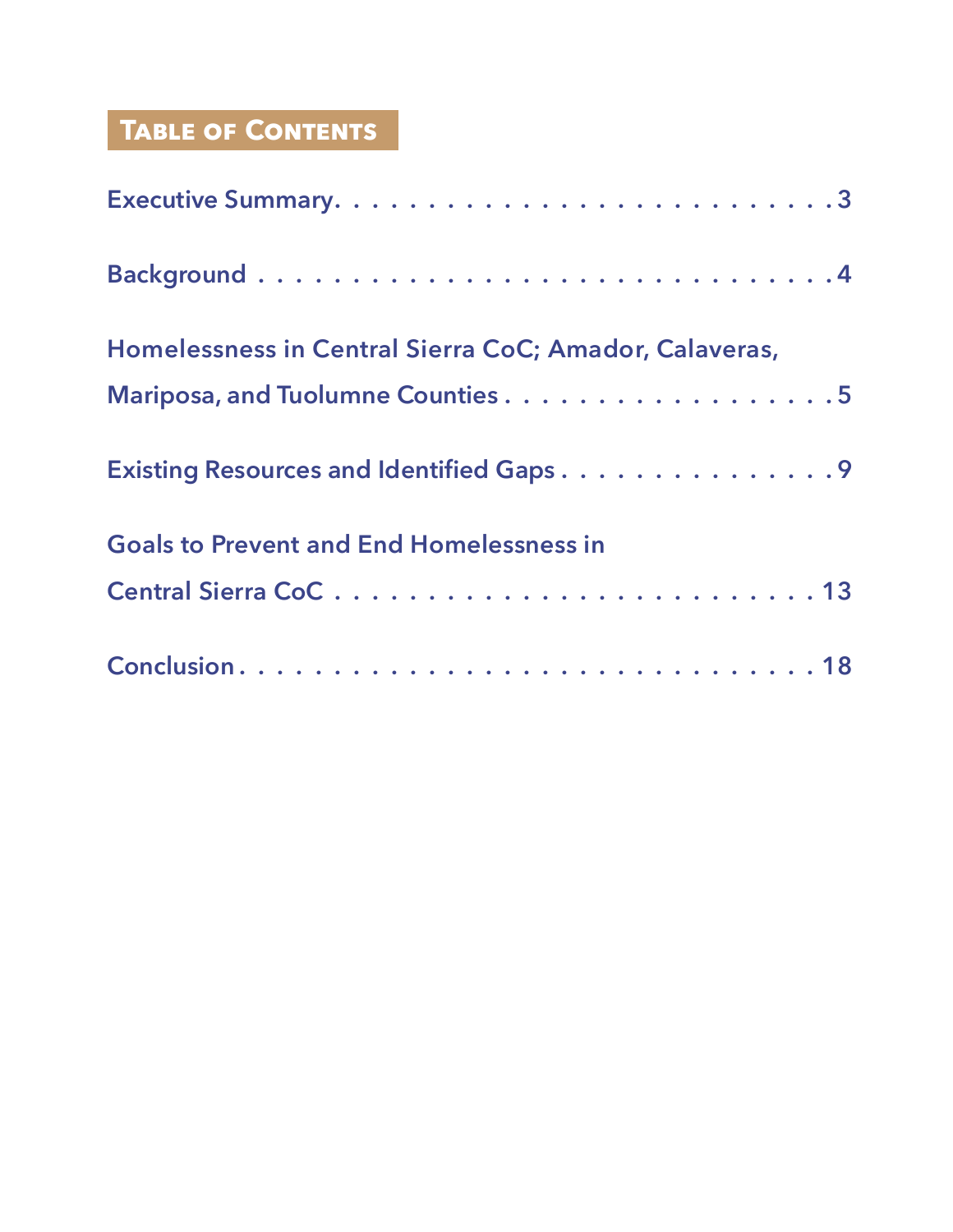## <span id="page-2-0"></span>**Executive Summary**

This plan outlines a several year strategy to make homelessness rare, brief, and non-recurring in the Central Sierra CoC, which encompasses four counties; Amador, Calaveras, Mariposa and Tuolumne. The direction and goals included in this plan build upon the significant progress the region has made toward ending homelessness while also recognizing new practices, emerging challenges, and opportunities to develop a system that uses all available resources to permanently house people experiencing a housing crises.

In response to the growing number of people experiencing homelessness within each of the counties, and their complex service needs, the communities have come together to form the Central Sierra Continuum of Care (CoC), and have mobilized around the issue of homelessness.<sup>1</sup> The CoC is a collective of a variety of organizations including educational, legal, business, and faith-based interests; homeless service providers; city, county, and state agencies; and private businesses as well as private individuals and consumer advocates. This strong collaboration represents one of the greatest tools within the Central Sierra CoC to combat homelessness. Through this CoC structure, member organizations were able to successfully seek \$406,899 in 2018 and over \$1.9 million cumulatively since 2013, from the U.S. Department of Housing and Urban Development (HUD) to create housing and service programs for people experiencing homelessness.

Trends in homelessness in the Central Sierra CoC speak to the need for a comprehensive, coordinated community effort to address the issue. Since 2015, the number of individuals experiencing chronic homelessness has increased by 160%, while homelessness among veterans and unaccompanied youth has also increased by 38% and 46% respectively.<sup>2</sup> Despite the significant increase in several of the subpopulations experiencing homelessness in Central Sierra, the number of available permanent supportive housing beds has remained relatively the same between 2015 and 2018.<sup>3</sup> Conversely, there has been a significant increase in rapid re-housing resources in the CoC, with a 38% increase between 2015 and 2018.<sup>4</sup> It is also noteworthy that much of this increase in total number of people experiencing homelessness, can be attributed to the significant increase in the number of unsheltered individuals, which has seen a 150% increase since 2015 and the most recent point-in-time count conducted in January of 2019.

While much has been accomplished in Central Sierra, the experience of homelessness continues to effect many individuals and families, while others live one pay-check or unforeseeable circumstance away from falling into homelessness, i.e. at risk of homelessness. These realities propel county officials, nonprofit housing and service providers, faith-based organizations, and many other stakeholders to continually strive to find new solutions to homelessness.

This Plan proposes a series of steps to strategically utilize existing resources and position the Central Sierra CoC to access new resources. It intentionally builds upon the strengths of the community, namely the CoC and the capacity of its individual members, to leverage existing resources to address challenges such as the shortages of affordable housing and permanent supportive housing.

<sup>1.</sup> A Continuum of Care (CoC) is a regional or local planning body that coordinates housing and services funding for homeless families and individuals.

<sup>2.</sup> <https://www.centralsierracoc.org/pit-count>

<sup>3.</sup> As defined by HUD, permanent supportive housing is decent, safe, affordable, community-based housing that provides participants with the rights of tenancy and links to voluntary and flexible supports and services for people with very low incomes and chronic, disabling health conditions.

<sup>4.</sup> <https://www.hudexchange.info/grantees/ca-526/>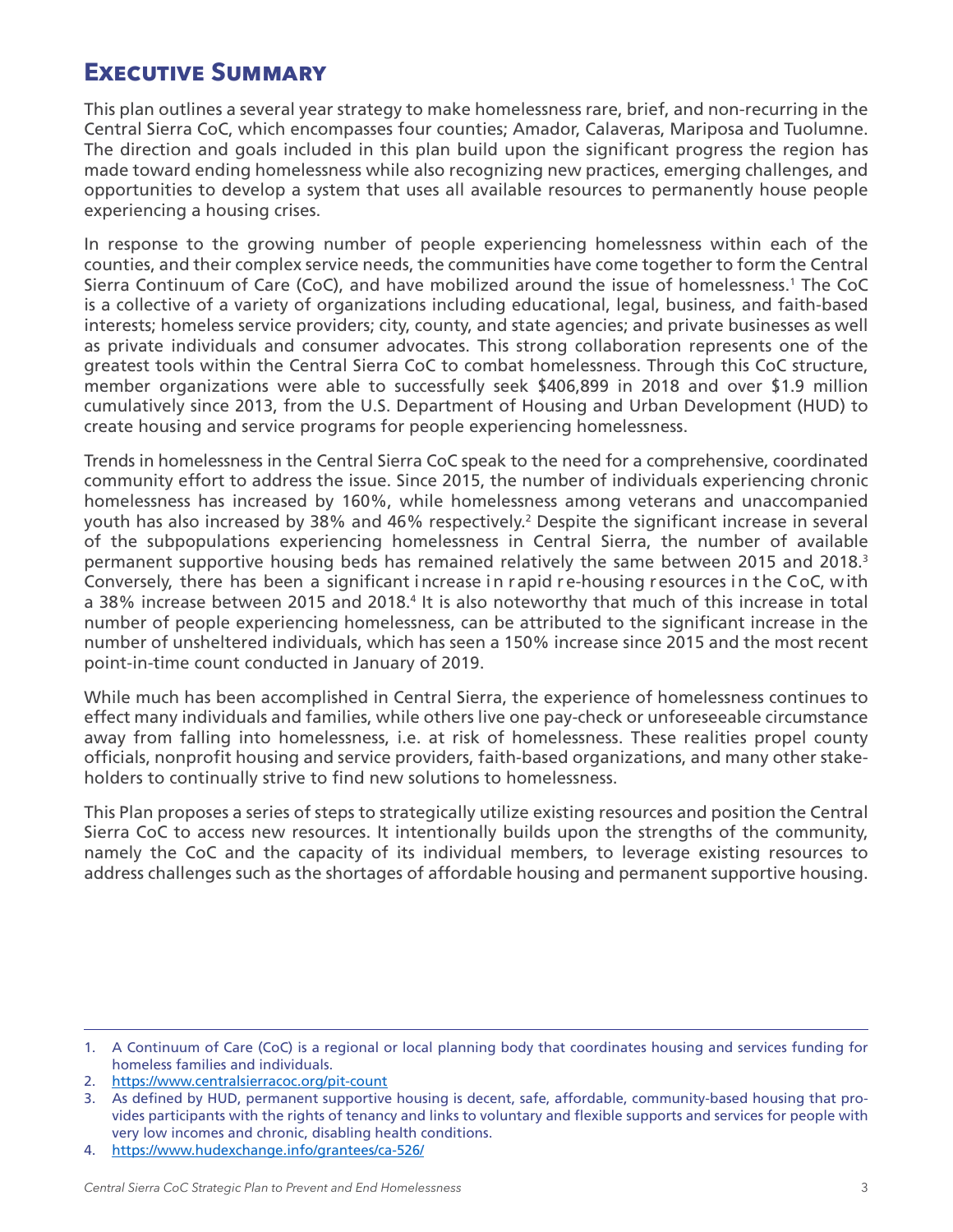<span id="page-3-0"></span>Specific strategies are organized under four primary, overarching goals:

| <b>Strategic Plan Goals</b>                                                                                                 |
|-----------------------------------------------------------------------------------------------------------------------------|
| <b>GOAL 1: Strengthen Continuum of Care administrative capacity to increase resources</b><br>for the crisis response system |
| <b>GOAL 2:</b> Move people who are experiencing homelessness into permanent housing as<br>quickly as possible               |
| <b>GOAL 3: Help formerly homeless households retain their housing</b>                                                       |
| <b>GOAL 4: Prevent and divert new households from becoming homeless</b>                                                     |

The Amador Tuolumne Community Action Agency currently provides staffing to the CoC and it is recommended that the County continue to do so for the implementation of this plan. This role includes providing a vision and strategy to implement and update the plan as needed, identifying and seeking out resources, and providing the leadership to make mid-course adjustments. The Plan identifies some measurable outcomes to ensure constant and consistent attention to the action strategies and to help measure success. Success will be dependent on the willingness and commitment of key stakeholders to embrace innovation and a culture of change.

## **BACKGROUND**

In January of 2019, California's Department of Housing and Community Development (HCD) presented the opportunity for Continuums of Care (CoC) and Counties across the state to request technical assistance in three different areas of focus: capacity building, housing first, and housing stability. Eligible recipients of this technical assistance included those CoCs and Counties that were direct recipients or administrators of California's Emergency Solutions Grant Program (ESG) or No Place Like Home funding. Shortly after the assistance was made available, the Central Sierra CoC (CA-526) submitted a request for support in strengthening the capacity of the continuum.

Technical Assistance Collaborative (TAC) was retained by HCD to engage with all CoCs and Counties that submitted requests for capacity building technical assistance. TAC worked with HCD and Central Sierra CoC to develop a work plan, and the engagement began in February of 2019. The goal of the process was to help the CoC establish intentional and meaningful strategies to prevent and end homelessness across its four-county geography, culminating in a written strategic plan.

Prior to this engagement, much of the planning around homelessness and housing development in Central Sierra had taken place at the individual county level. While Amador, Calaveras, Mariposa and Tuolumne Counties are each unique in their capacity and needs; there is a commitment to collaborative, cross-county efforts to address homelessness within the structure of the CoC. Therefore, the planning process which produced this document focused on a more system-level, continuum-wide approach to the preventing and ending homelessness within the community. TAC conducted a thorough document review, including the most recently completed homelessness plans for each of the four counties. In addition to remote planning sessions and communication with CoC leadership, TAC facilitated an on-site strategic planning meeting during the CoC's full-membership meeting in May of 2019.

This collaborative effort produced the goals, strategies, and action steps outlined in this plan to prevent and end homelessness in Central Sierra CoC.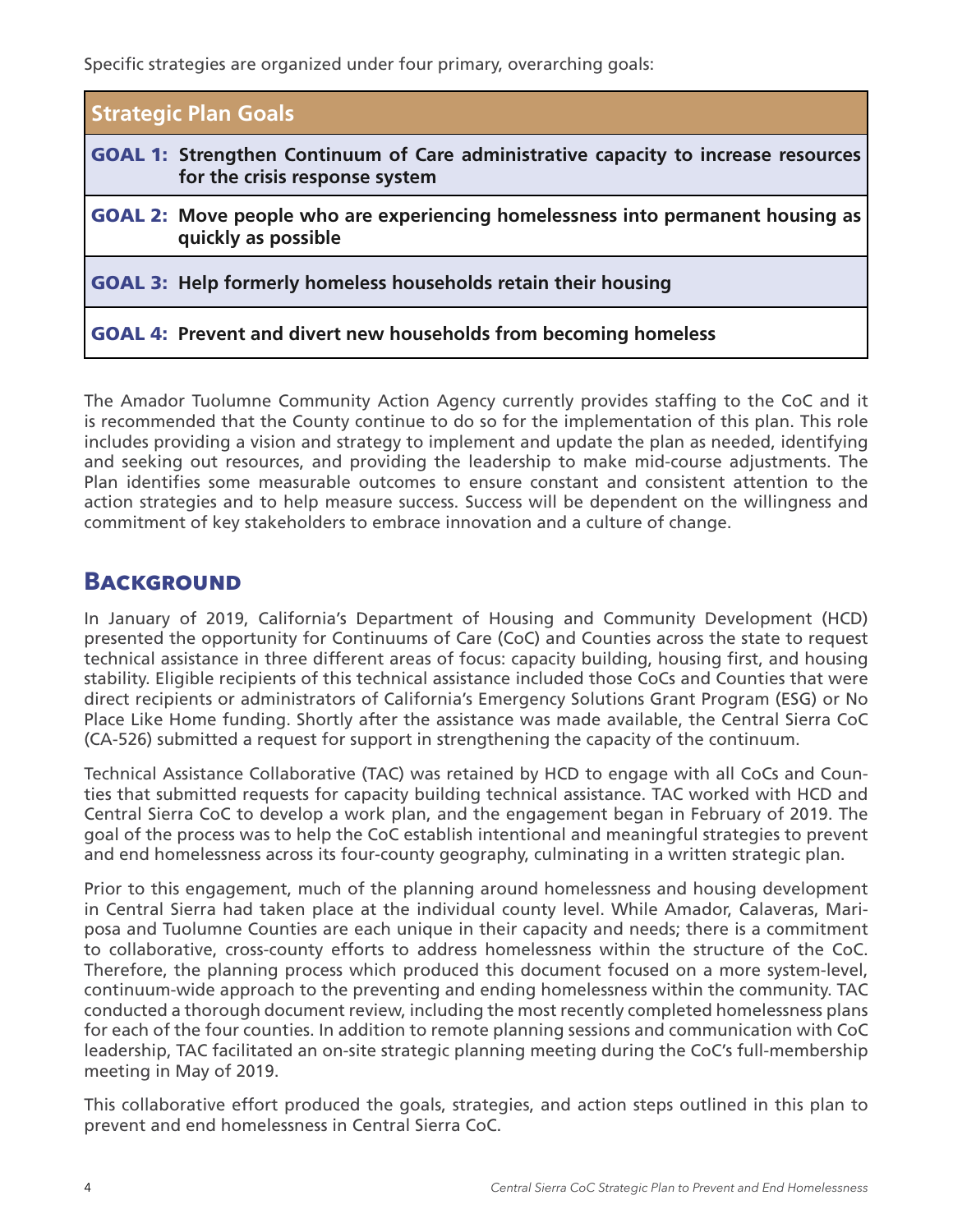## <span id="page-4-0"></span>**Homelessness in Central Sierra CoC; Amador, Calaveras, Mariposa, and Tuolumne Counties**

The state of California is in the midst of an unprecedented homelessness and housing crisis. The number of individuals and families experiencing homelessness far exceeds any other state in the country. As of the January 2018 point in time count, the number of persons experiencing homelessness in California was 129,972.<sup>5</sup> This total is 41% higher than in New York, the state with the second-highest count, and 31% more than Florida, the state with the third-highest count. While the highest counts of homelessness exist in some of California's larger metropolitan areas, Central Sierra CoC is not untouched by this crisis.

The Central Sierra CoC spans a large geography comprised of thousands of square miles. Rural continuums of care are unique in the challenges they face, including significant transportation issues, lack of available housing and services, lack of employment opportunities, higher than usual poverty rates, lack of substance use treatment options (both in-patient and out-patient), and more. In addition to these challenges common to rural CoCs across the country, Central Sierra CoC is also faced with difficulties more unique to their specific geography and location. All four of the counties within the Central Sierra CoC are susceptible to wildfires, some areas having experienced the enormity of their devastation within the past few years. Parts of the Central Sierra CoC are also desirable vacation destinations frequented by tourists given their proximity to the Sierra Nevada Mountain Range and Yosemite National Park. This can lead to a lower stock and higher rental prices.

The total population across each of the four counties in the Central Sierra region varies significantly. This is outlined in Table 1, which shows the population totals according to 2018 census estimates.

It is imperative that local leadership consider all of the factors unique to rural areas when engaged in planning around preventing and ending homelessness in the Central Sierra CoC. Similarly, addressing the issue of homelessness also requires a closer look at the populations presenting for assistance in the community.



### **Demographics of People Experiencing Homelessness**

Central Sierra CoC annually participates in the HUD-required point-in-time (PIT) census of sheltered and unsheltered individuals and families experiencing homelessness. The goal of the PIT is to provide CoCs with a one-night "snapshot" of homelessness so that the community can carry out meaningful planning and resource allocation, and can determine gaps and needs, annually. For the past few years the count has taken place in the last week of January.

<sup>5.</sup> <https://www.usich.gov/homelessness-statistics/ca/>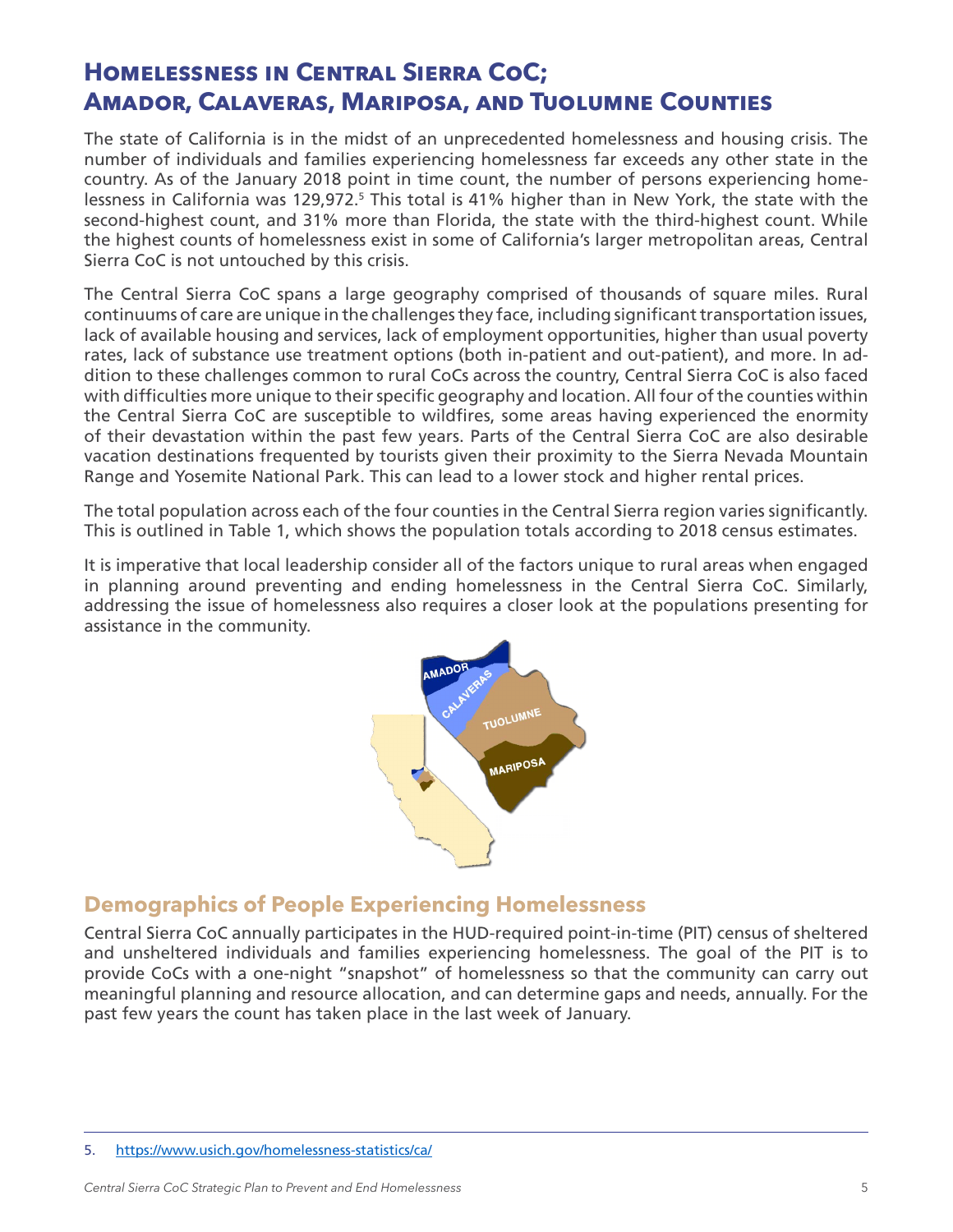**Keeping PIT in Perspective:** Point-in-time count data can provide a longitudinal view of homelessness in Amador, Calaveras, Mariposa, and Tuolumne Counties. However, it is important to understand the limitations of the data. A small increase or decrease in a continuum such as Central Sierra may translate into a large percentage change; while important, such a change may not be statistically significant and should not trigger either concern or celebration. In addition, since the sheltered count is based on the number of individuals and families living in known shelters and transitional programs, any decrease in the number of these programs automatically leads to a decrease in the sheltered count even if the actual number of persons who are homeless has not gone down.

The PIT includes counts of people experiencing both "sheltered" and "unsheltered" homelessness. For the sheltered count, Central Sierra CoC captures the number of persons who are in emergency shelter beds or transitional housing beds as per HUD's directive. For the unsheltered count, Central Sierra CoC assembles teams across each county to identify and survey individuals sleeping in places not meant for human habitation such as cars, abandoned buildings, garages or other structures without electricity or running water as well as on the street, in parks and other wooded areas, and elsewhere. PIT teams are comprised of trained volunteers. During the 2019 count, which took place on January 23<sup>rd</sup>, workers captured information during the entire week in order to determine where individuals had slept or were planning to sleep on that night.<sup>6</sup>

#### **Table 1: 2019 Point-In-Time Count of People Experiencing Homelessness in Central Sierra CoC**

| <b>Total People</b>               | 845 |
|-----------------------------------|-----|
| Unsheltered                       | 687 |
| <b>Emergency Shelter</b>          | 110 |
| <b>Transitional Housing</b><br>48 |     |
|                                   |     |
| Households with Children          | 51  |
| Households without Children       | 545 |

Figure 1 demonstrates the total number of individuals and families experiencing homelessness, including those who are unsheltered, as captured in Central Sierra CoC's PIT counts over a ten-year period. This chart demonstrates a strikingly significant increase in the number of unsheltered households identified in the CoC during the 2019 PIT count. While this increase may be partially attributed to the frequency of unsheltered counts in past years or counting methodology, it is notable and worth consideration in any system level planning efforts.

It is also possible that the number of households experiencing unsheltered homelessness

is actually higher than what is captured in the PIT count, as it is often very difficult to locate households that are sleeping outside and in places not meant for human habitation in rural CoCs. Individuals experiencing unsheltered homelessness frequently establish encampments or temporary sleeping spaces in areas where they will not be identified by community members or law enforcement. Given the vast geography of the Central Sierra CoC, this could include very remote, wooded areas with limited access.

Persons who identify as White make up approximately 76% of the Central Sierra CoC's homeless population.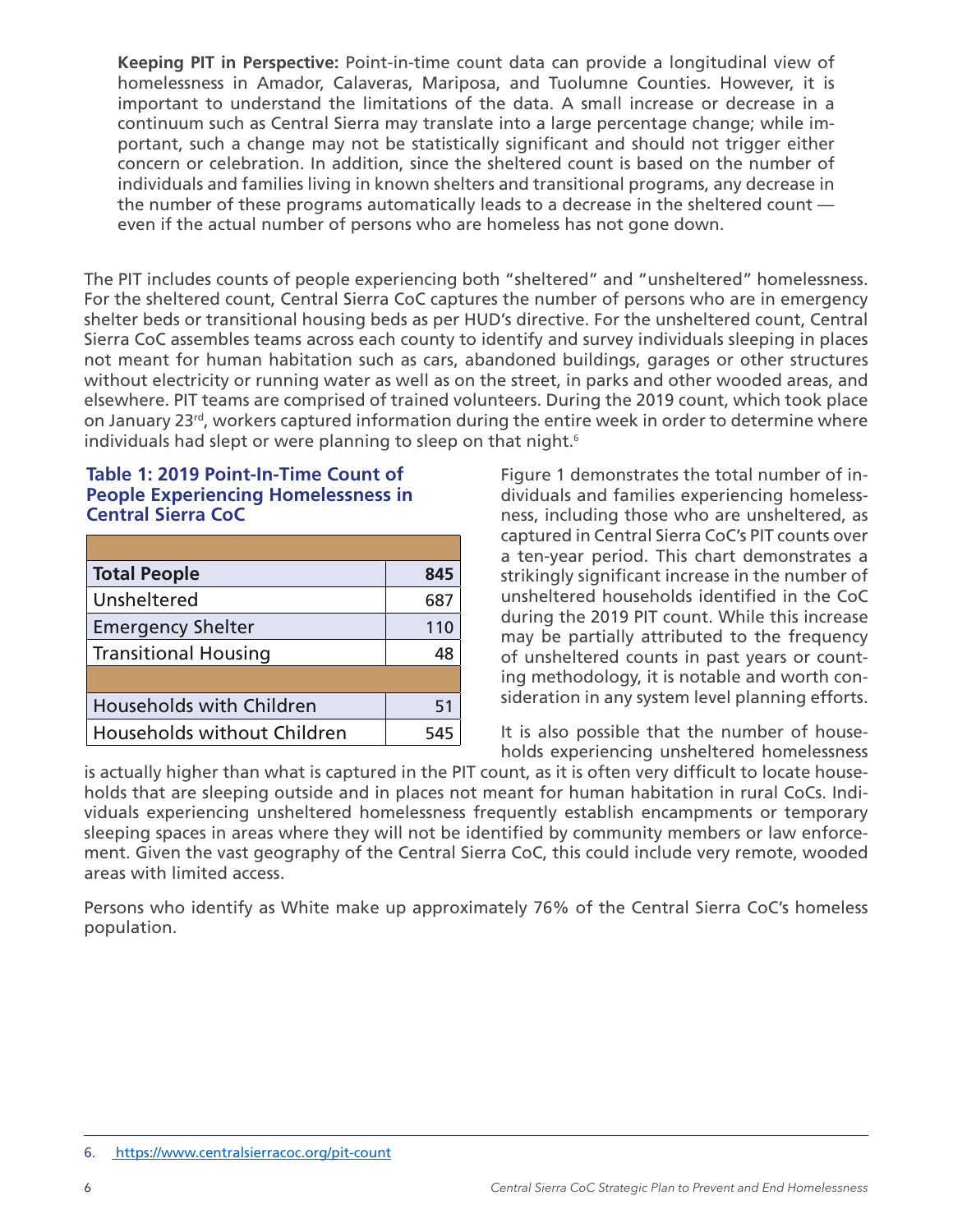

**Figure 1: CA-526 Point in Time Count 2009-2019** 

Figure 2 demonstrates the trend in subpopulations experiencing homelessness in Central Sierra CoC over a 5-year period between 2015 and 2019.





Figure 2 demonstrates a very significant increase in the chronically homeless population in the Central Sierra CoC in 2019. Similarly, this chart demonstrates recent increases in the total number of veterans and unaccompanied youth experiencing homelessness in the community.

Figure 3 demonstrates the breakout of total persons experiencing homelessness in each county, per the 2019 Point in Time Count. The county with the highest number of individuals experiencing homelessness is Tuolumne at 385, with Amador and Calaveras at very similar totals of 214 and 186, and Mariposa trailing with the lowest count at 60. While this plan focuses on the CoC in its entirety, it is important to consider the difference in these county-level PIT counts when reviewing existing resources and planning for future resource allocation.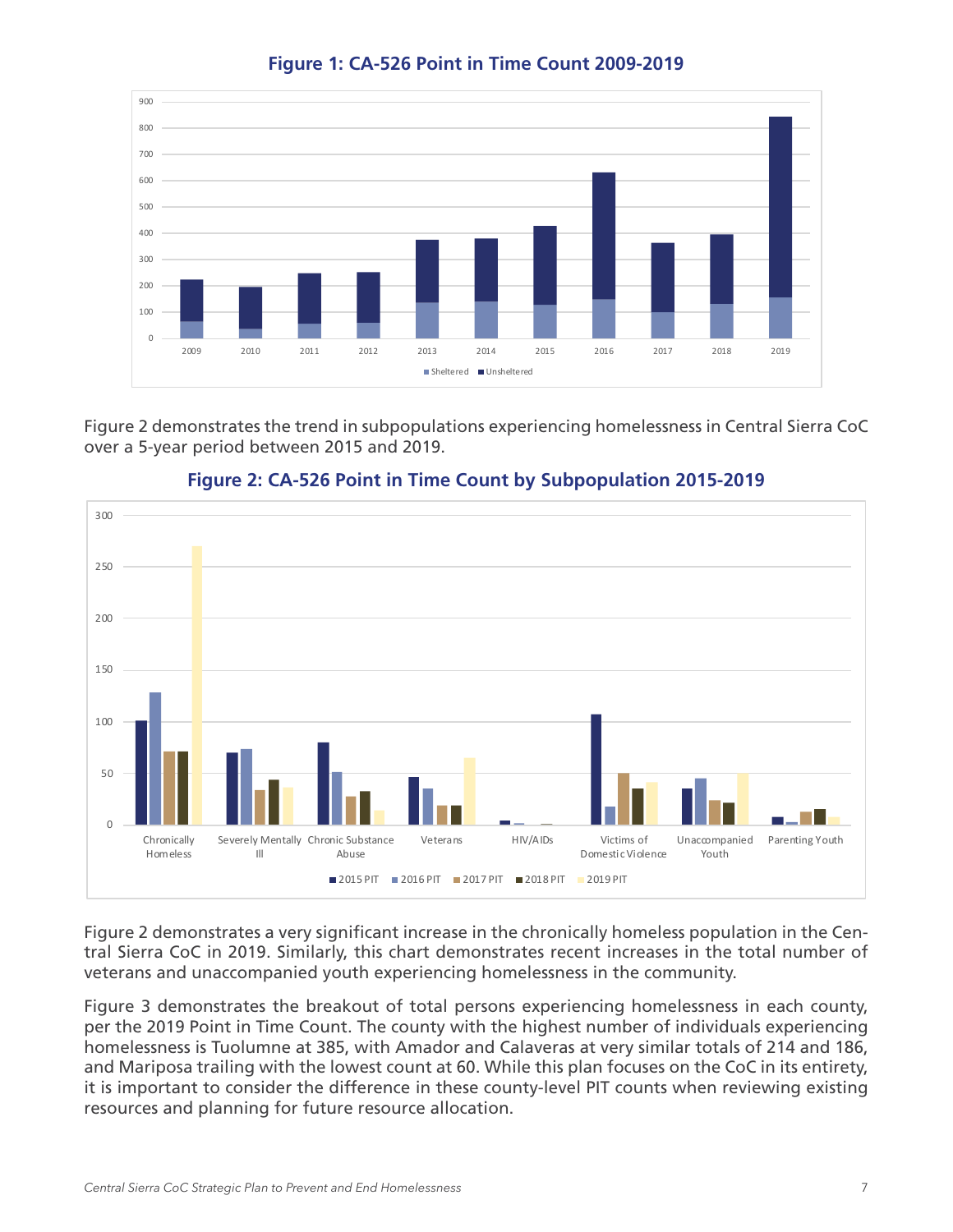

#### **Figure 3: CA-526 Point in Time Count by County 2019**

#### **Table 2: Population Total by County (2018 Census Estimates)**

| <b>Population Total by County (2018)</b> |              |
|------------------------------------------|--------------|
| County                                   | <b>Total</b> |
| Amador                                   | 39,383       |
| Calaveras                                | 45,602       |
| Mariposa                                 | 17,471       |
| Tuolumne                                 | 54,539       |

Table 2 highlights the overall population totals by county according to 2018 census estimates for comparison, which indicate that homelessness is a significant challenge in each of the four counties proportionate to the population totals. Anecdotal information from providers throughout the region indicates that because of significant transportation challenges across the vast geography, there is not a lot of movement of individuals experiencing homelessness between the counties.

### **System Performance Measures**

Since fiscal year Fiscal Year 2015, HUD has required CoCs to collect data on specific system performance measures (SPMs) and to report on these as part of their CoC funding applications. It is HUD's intention to award points to CoCs in the future based on progress made on these metrics. These system-level performance measures are therefore critical, and will likely continue to increase in importance. Consistent review and consideration of these metrics is also essential for community planning and evaluation of progress both at the system and project levels.

| <b>HUD System Performance Measures</b> |                                                  |  |
|----------------------------------------|--------------------------------------------------|--|
| <b>Measure 1</b>                       | Length of Time Persons Remain Homeless           |  |
| <b>Measure 2</b>                       | <b>Returns to Homelessness</b>                   |  |
| <b>Measure 3</b>                       | Number of Persons Experiencing Homelessness      |  |
| <b>Measure 4</b>                       | <b>Employment and Income Growth</b>              |  |
| <b>Measure 5</b>                       | Persons Experiencing Homelessness for First Time |  |
| <b>Measure 6</b>                       | <b>Homelessness Prevention</b>                   |  |
| <b>Measure 7</b>                       | <b>Placement from Street Outreach</b>            |  |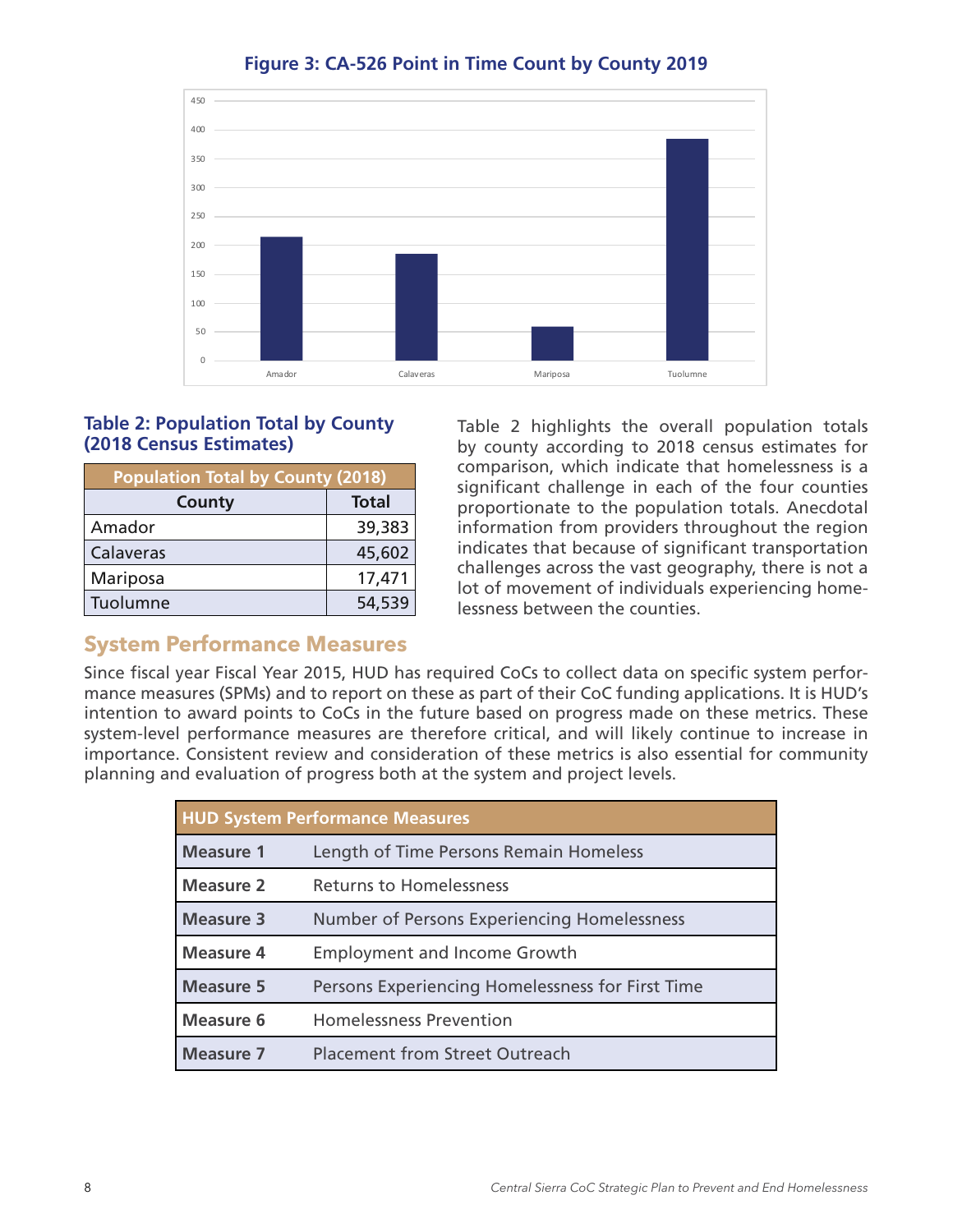<span id="page-8-0"></span>A comparison between the most recent SPM reports, submitted by Central Sierra CoC from FY17 to FY18 indicate both areas of success and areas that may require strengthening, as outlined below.

- From FY17 to FY18, Central Sierra saw a 38% increase in the number of average nights that persons experienced homelessness
- From FY17 to FY18, Central Sierra saw a 7% increase in the number of persons exiting to permanent housing destinations
- From FY17 to FY18, Central Sierra the percentage of households returning to homelessness after a period of 2 years remained constant at 9%
- From FY17 to FY18, Central Sierra saw a decrease of 15% in the number of persons experiencing homelessness for the first time

## **Existing Resources and Identified Gaps**

The strategic planning process requires the identification of existing resources available to households experiencing or at-risk of homelessness, as well as any gaps in resources and those that may require strengthening or refining. The effort to prevent and end homelessness in Central Sierra CoC must also take into consideration the state and federal funding climates and evolving policy priorities. No community can address homelessness by relying solely on dedicated homeless resources, but must access and leverage other more mainstream housing and service resources as well.

When considering existing resources, it is also important to note that there may be geographic disparity in their availability in such a large and rural CoC. For example, Table 3 indicates a total of 134 emergency shelter beds in the CoC, however, none of those brick and mortar emergency shelter beds for single adults experiencing homelessness are located in Calaveras County. This presents a challenge as there are ap-

#### **Table 3: Housing Inventory Count 2019**

| <b>Bed Type</b>                     | <b>Total</b> |
|-------------------------------------|--------------|
| <b>Emergency Shelter</b>            | 134          |
| <b>Transitional Housing</b>         | 51           |
| Rapid Re-housing                    | 141          |
| <b>Permanent Supportive Housing</b> |              |
| <b>Total Beds</b>                   | R77          |

proximately 186 individuals experiencing homelessness in Calaveras County. Similarly, there are extremely limited emergency shelter resources in Mariposa County. Trends in location and number of transitional housing beds also indicate that the inventory is not sufficient to meet the need in any region of the CoC.

The total number of permanent housing beds captured in Table 3 would only provide for approximately 22% of the total population currently experiencing homelessness and 27% of the unsheltered population in the Central Sierra CoC. Figure 4 provides a visual representation of the trends in available bed types in the Central Sierra CoC between 2016 and 2019.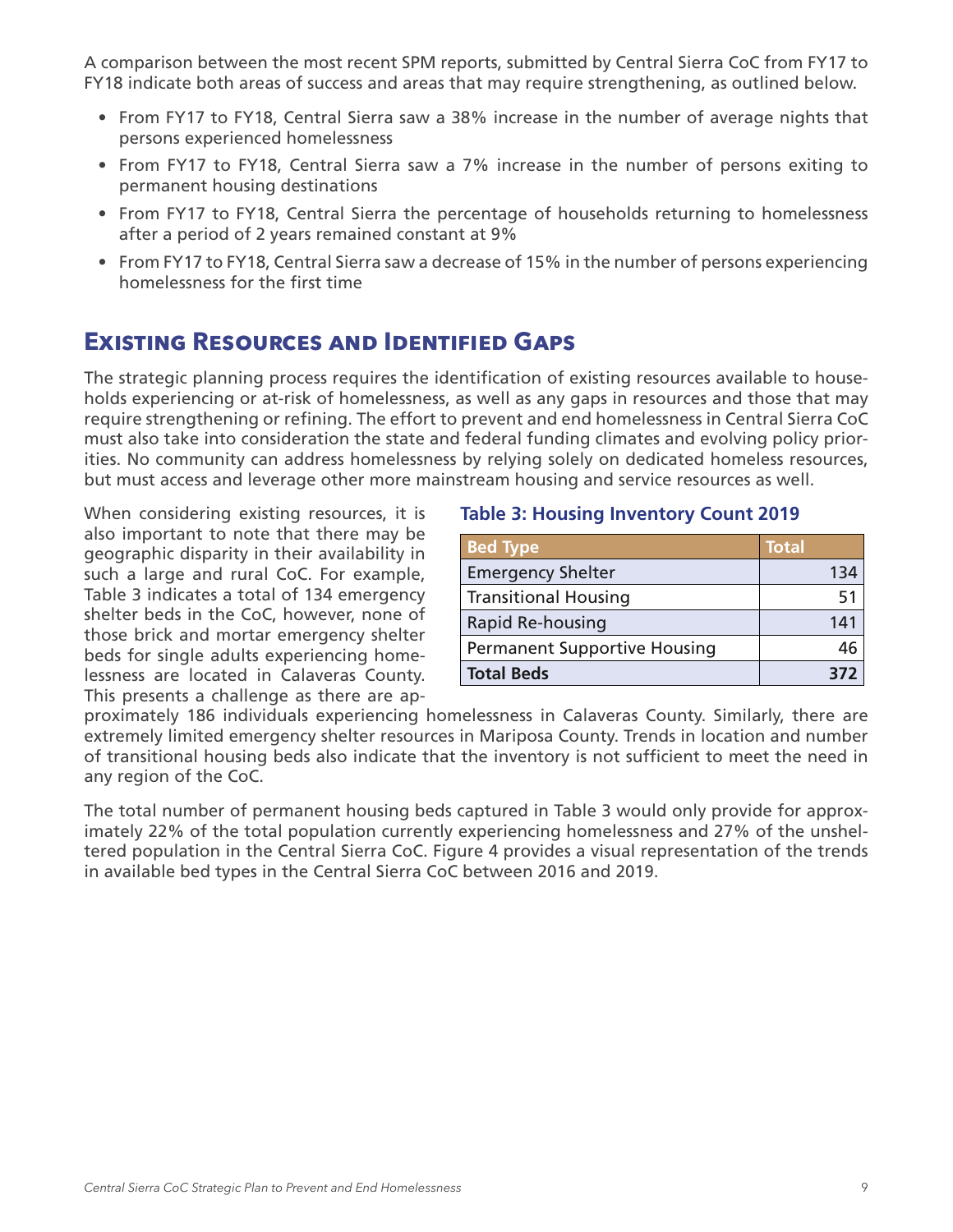**Figure 4: Housing Inventory Count 2016-2019**



### **HUD Resources**

Central Sierra CoC has successfully obtained competitive federal homeless assistance funds through the Continuum of Care Program. The award amount received in Fiscal Year 2018, as noted in Figure 5, is the highest award that the CoC has received in the past five years. The Continuum of Care Program funds permanent supportive housing, rapid re-housing, supportive services, homeless management information system (HMIS), operations, and planning within a CoC. Currently, the Central Sierra CoC receives CoC funding for the following project types:

- Permanent Supportive Housing
- Rapid Re-housing
- Joint Transitional Housing-Rapid Re-housing
- HMIS

### **Figure 5: CoC Program Award Amount FY2014-FY2018**



### **California Resources**

The State of California, through inter-state agency partnerships and collaboration, has created and funded programs to complement federal and local/philanthropic funding for county and CoC crisis response systems. Table 4 outlines some of the funding opportunities available to support CoCs in California. Central Sierra CoC currently receives funding through several of these opportunities.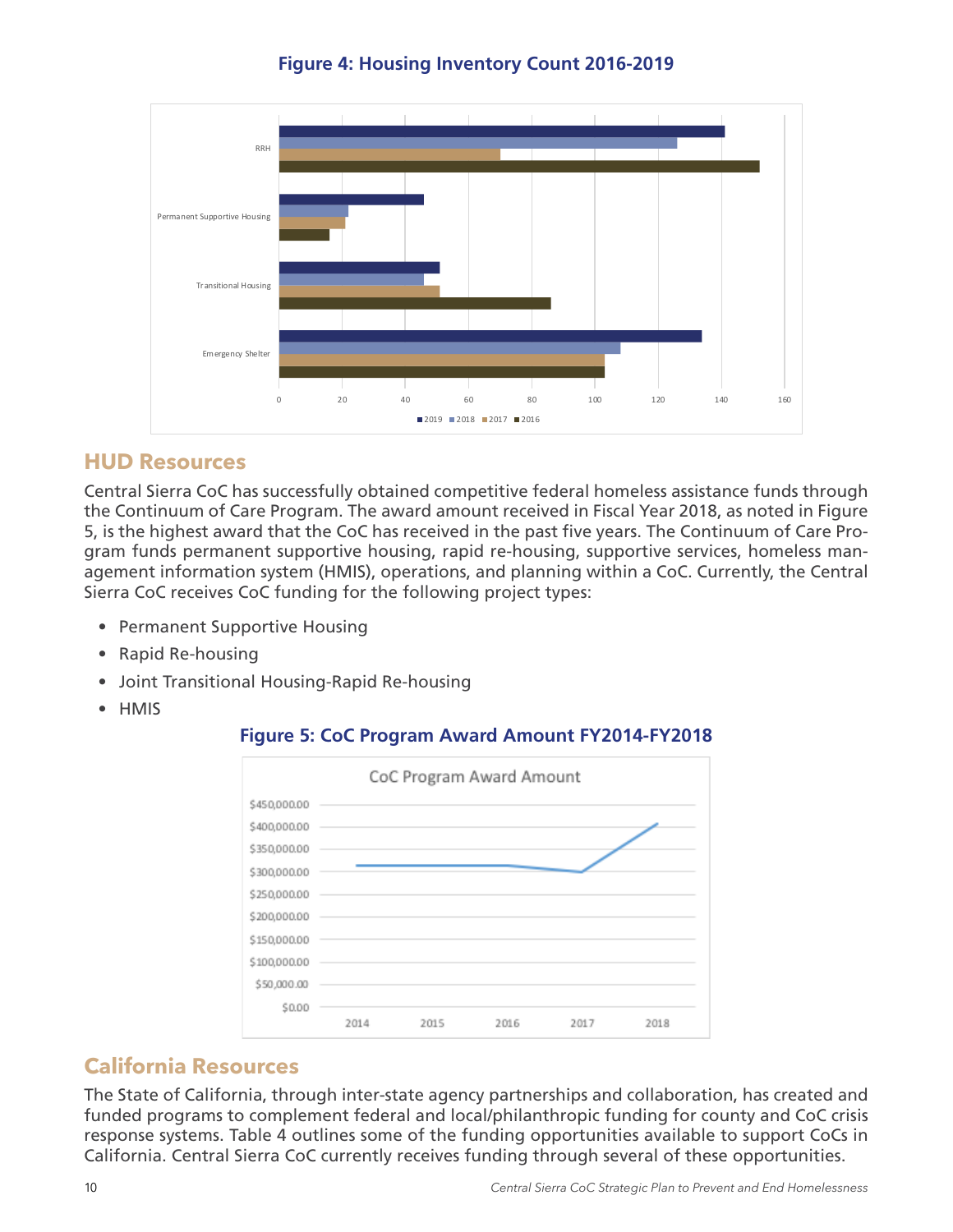### **Table 4: California State-funded Resources**

| <b>Program</b>                                                                                                                           | <b>Eligible uses</b>                                                                                                                                                                                                                                                                                                                                                                                                                                       | <b>Eligible Applicants</b>                                                                                                                                                                                                                                                       |
|------------------------------------------------------------------------------------------------------------------------------------------|------------------------------------------------------------------------------------------------------------------------------------------------------------------------------------------------------------------------------------------------------------------------------------------------------------------------------------------------------------------------------------------------------------------------------------------------------------|----------------------------------------------------------------------------------------------------------------------------------------------------------------------------------------------------------------------------------------------------------------------------------|
| <b>Multifamily Housing Program-</b><br><b>Supportive Housing (SHMHP)</b>                                                                 | Provides construction, rehabilitation, or acquisition of<br>permanent supportive housing.                                                                                                                                                                                                                                                                                                                                                                  | Nonprofits and/or for-profit<br>developers and organizations.                                                                                                                                                                                                                    |
| <b>California Emergency Solutions</b><br>and Housing Program (CESH)                                                                      | Provides housing relocation and stabilization services<br>(including rental assistance), operating subsidies for<br>permanent housing, flexible housing subsidy funds,<br>operating support for emergency housing interven-<br>tions, systems support for homelessness services and<br>housing delivery systems, and can support homeless-<br>ness planning.                                                                                               | Administrative Entities -- local<br>governments, nonprofit orga-<br>nizations, or unified funding<br>agencies -- designated by the<br>Continuum of Care to admin-<br>ister CESH funds in their<br>service area.                                                                  |
| <b>Housing for a Healthy California</b>                                                                                                  | Provides construction, rehabilitation, or acquisition of<br>affordable housing; operating assistance (including<br>long-term rental assistance and operating costs);<br>administrative costs.                                                                                                                                                                                                                                                              | Counties and/or developers.                                                                                                                                                                                                                                                      |
| <b>Emergency Solutions Grant</b><br>Program (ESG)                                                                                        | Provides street outreach; emergency shelter; home-<br>lessness prevention; rapid re-housing; data collection;<br>administrative costs.                                                                                                                                                                                                                                                                                                                     | Local government and private<br>non-profit organizations.                                                                                                                                                                                                                        |
| No Place Like Home (NPLH)                                                                                                                | Provides acquisition, design, construction, rehabilita-<br>tion, or preservation of supportive housing.                                                                                                                                                                                                                                                                                                                                                    | Counties and counties in part-<br>nership with the development<br>sponsor.                                                                                                                                                                                                       |
| <b>Permanent Local Housing</b><br><b>Allocation (PLHA) (SB 2)</b>                                                                        | 70 percent of the proceeds will be allocated to local<br>governments (through both over-the-counter and<br>competitive processes) for specified local projects or<br>programs. Ten percent to assist the development of<br>farmworker housing and five percent HCD to admin-<br>ister a program to incentivize the permitting of<br>affordable housing. Fifteen percent will be allocated<br>to CalHFA to assist mixed-income multifamily<br>developments. | Local governments, eligibility<br>of other entities TBD                                                                                                                                                                                                                          |
| <b>Veterans Housing and Home-</b><br><b>lessness Prevention Program</b><br>$(VHHP)*$<br>*Also a project with CalVet and<br><b>CalHFA</b> | Provides acquisition and/or construction or rehabilita-<br>tion of an Affordable Rental Housing Development or<br>Transitional Housing, or the conversion of an existing<br>structure into one of these housing types.                                                                                                                                                                                                                                     | Counties and nonprofits.                                                                                                                                                                                                                                                         |
| <b>Affordable Housing and</b><br><b>Sustainable Communities (AHSC)</b>                                                                   | Transportation stop required. Offers 3 types of grants,<br>one specifically for rural projects.                                                                                                                                                                                                                                                                                                                                                            | Govt.<br>localities,<br>agencies,<br>project sponsors.                                                                                                                                                                                                                           |
| <b>Transformative Climate Com-</b><br>munities (TCC)                                                                                     | Limited to projects, or planning for projects, that<br>reduces GHG or VMT. Requires reporting of GHG/<br>VMT progress. Offers two types of grants, including<br>a planning option that could lead to future TCC grant<br>approvals.                                                                                                                                                                                                                        | organizations,<br>Businesses,<br>stakeholders.                                                                                                                                                                                                                                   |
| <b>Homeless Emergency Aid</b><br>Program (HEAP)                                                                                          | Provides one-time funding to enable local govern-<br>ments to respond to homelessness through the fol-<br>lowing eligible activities; emergency housing vouch-<br>ers, rapid rehousing, emergency shelter construction<br>and use of armories to provide temporary shelters.                                                                                                                                                                               | City, county or joint power<br>must declare an emergency<br>shelter crisis (waiver processes<br>for smaller cities and counties<br>that do not declare a shelter<br>emergency).<br>CoC<br>demonstrate<br>must<br>collaboration with other city,<br>county or nonprofit partners. |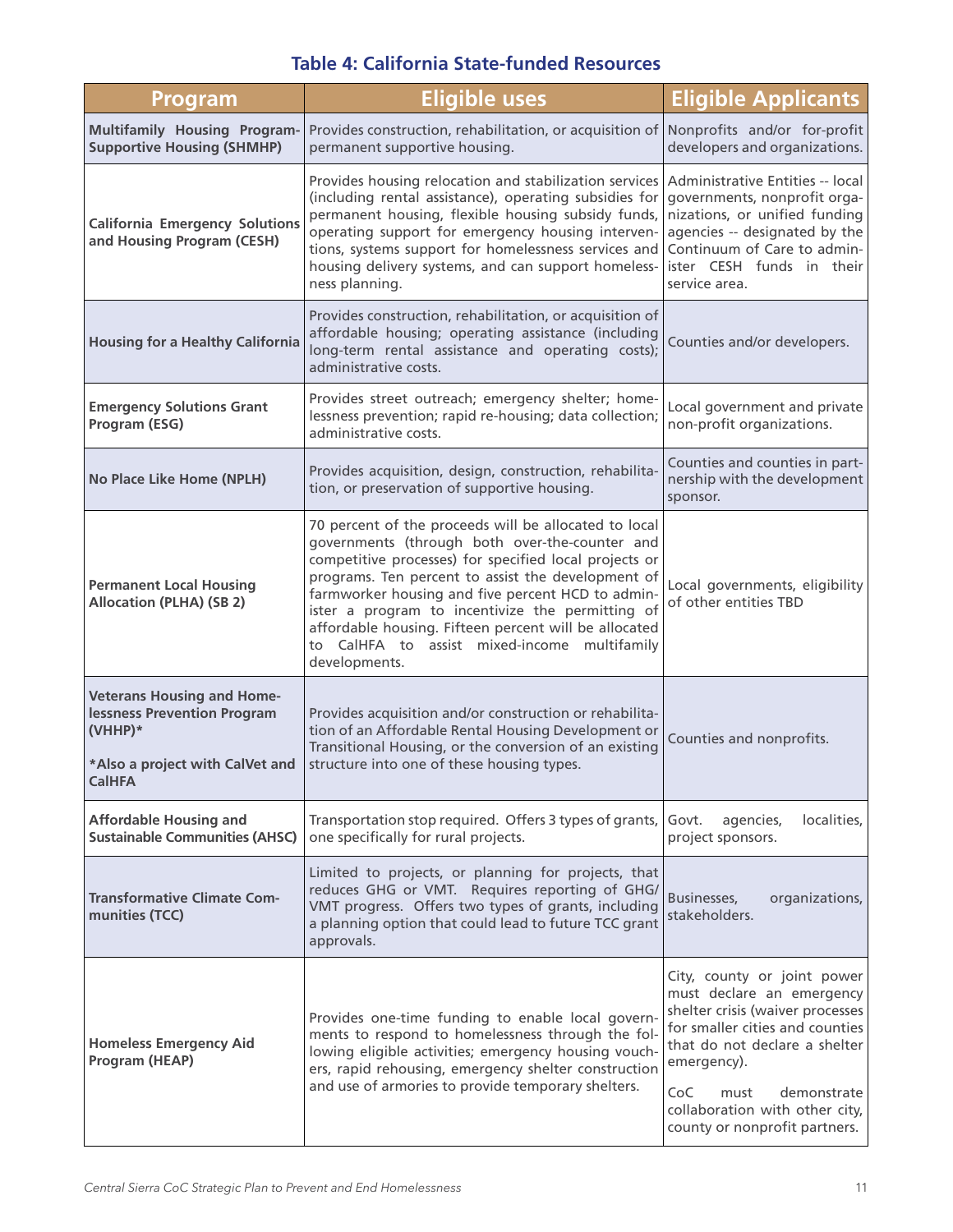## **Identified Gaps and Challenges to Addressing Homelessness**

The Central Sierra CoC faces significant challenges in its work to prevent and end homelessness across its four counties- some unique to rural communities, and others shared by CoC's across the country. These difficulties and resource gaps have been identified in an effort to inform the goals and strategies included in this plan. They have been outlined below in four categories.

*Crisis Response;* relating to the CoC's crisis response system and capacity for assisting households at-risk of and currently experiencing homelessness. It is imperative that people understand the risk of homelessness, and the relative fragility of many households' housing situations. Households at risk of homelessness are often one paycheck, utility bill, or medical bill away from an eviction. Those with untreated behavioral health needs may be forced to leave a housing unit due to related behaviors and risks. For those households that do enter the homeless crisis response system, the availability and access to safe shelter and outreach services are essential.

- Current Resource Gaps and Challenges:
- Lack of emergency shelter beds for people in crisis
- Need for increased homeless outreach services
- Need for additional facilities for people who are experiencing homelessness- e.g. showers, laundry facilities, warming/cooling centers
- Need for additional prevention and diversion services
- Urban competition for affordable housing

*Housing;* relating to the availability of both public and private housing resources. Each of the four counties that make up the Central Sierra CoC are experiencing a severe lack of safe, affordable housing for households at-risk of and experiencing homelessness, particularly those extremely and very low income households. The long term success in addressing homelessness throughout the CoC will involve both increasing the affordable housing stock throughout the CoC and obtaining additional rental subsidies for eligible households.

Current Resource Gaps and Challenges:

- Lack of available housing inventory
- Lack of housing affordable for people with low or ELI incomes
- Lack of PSH for people with physical and mental health disabilities
- Short-term rental assistance for households

*Supportive Services;* relating to the availability and access to services and other supports that aid households in their ability to maintain housing successfully. Supportive services are often the key to ensuring that households at-risk of homelessness are able to maintain their housing and avoid entry in to the crisis response system. Similarly, supportive services also serve as the primary mechanism for ensuring that formerly homeless households are able to successfully maintain housing.

Current Resource Gaps and Challenges:

• Need for improved and increased employment services

*System-level;* relating to challenges experienced at the systems or community level that likely expand beyond the homeless services system. These challenges may involve systems of care other than the homeless crisis response system, and are likely bigger than any one project or resource.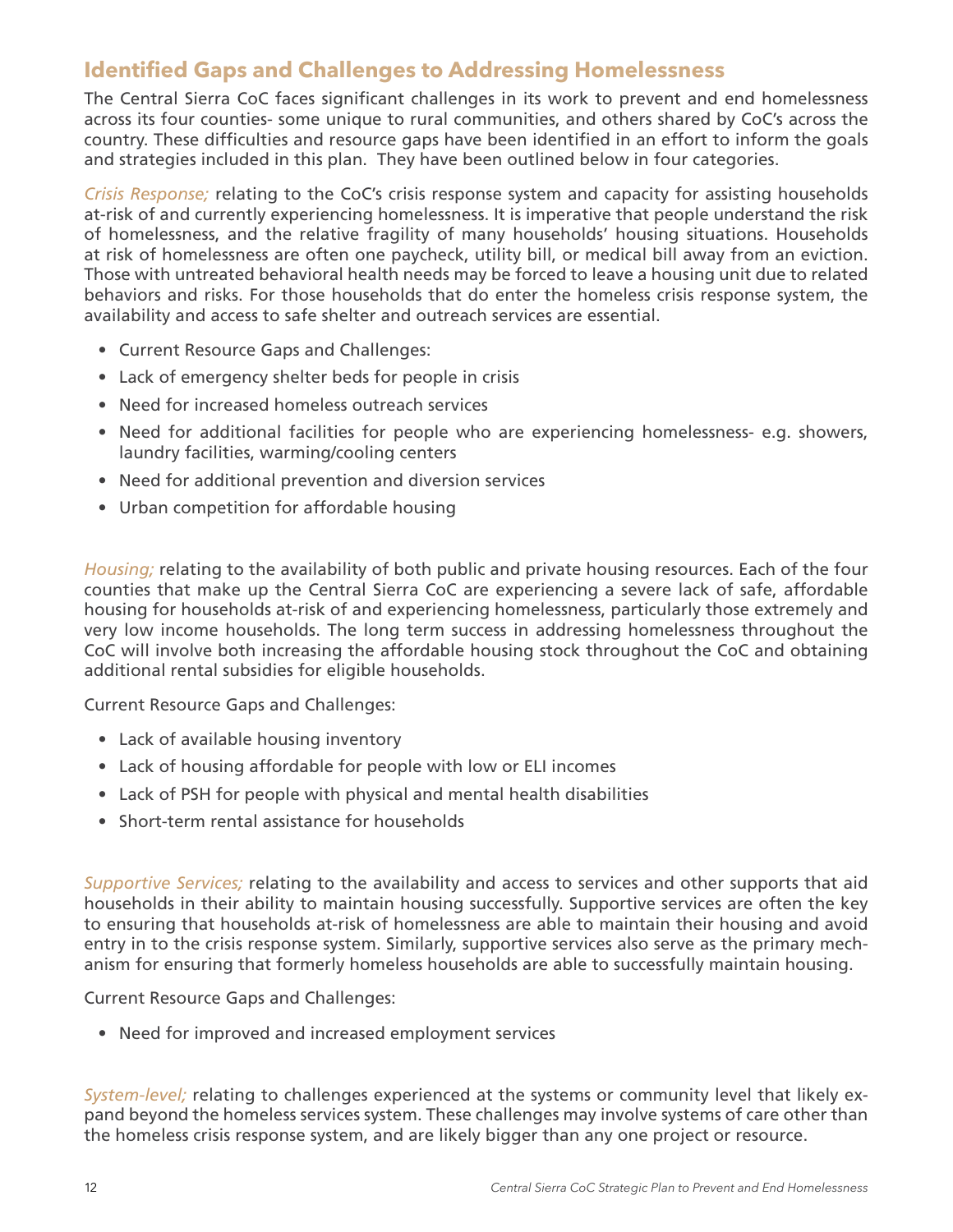<span id="page-12-0"></span>Current Resource Gaps and Challenges:

- Need for increased participation in HMIS among community partners
- Need for increased and improved communication around resource access
- Stigma and discrimination hamper increased activities and services in some neighborhoods
- Lack of engagement with Tribal communities
- Need for more affordable public transportation options
- Lack of sufficient funding and staffing resources to support housing and services needs in the CoC

## **Goals to Prevent and End Homelessness in Central Sierra CoC**

Homelessness can only be solved by accessing mainstream resources and a robust safety net. This Plan identifies strategies to leverage mainstream affordable housing and human service resources and to ensure that resources designated to serving people experiencing homelessness are targeted in the most effective and cost-efficient manner possible.

This Strategic Plan centers around four primary goals:

| <b>Strategic Plan Goals</b>                                                                                                 |
|-----------------------------------------------------------------------------------------------------------------------------|
| <b>GOAL 1:</b> Strengthen Continuum of Care administrative capacity to increase resources for<br>the crisis response system |
| <b>GOAL 2:</b> Move people who are experiencing homelessness into permanent housing as<br>quickly as possible               |
| <b>GOAL 3:</b> Help formerly homeless households retain their housing.                                                      |
| <b>GOAL 4: Prevent and divert new households from becoming homeless</b>                                                     |

Collectively, the strategies included in this Plan will reduce both the number of households already experiencing literal homelessness and the number of households that become homeless for the first time.



#### **GOAL 1: Strengthen Continuum of Care administrative capacity to increase resources for the crisis response system.**

#### **Strategy 1: Strengthen overall governance and structure of the CoC.**

- A. Continue to work on the development of a CoC board with the capacity for leading CoC-wide efforts to address homelessness in Central Sierra
- B. Establish and adhere to a detailed governance charter which clearly outlines the following:
	- Roles and responsibilities for all levels of CoC membership (including the CoC board, general membership, committee structure, etc.)
	- Decision-making structure (including specifics of decision-making around funding, project selection, etc.)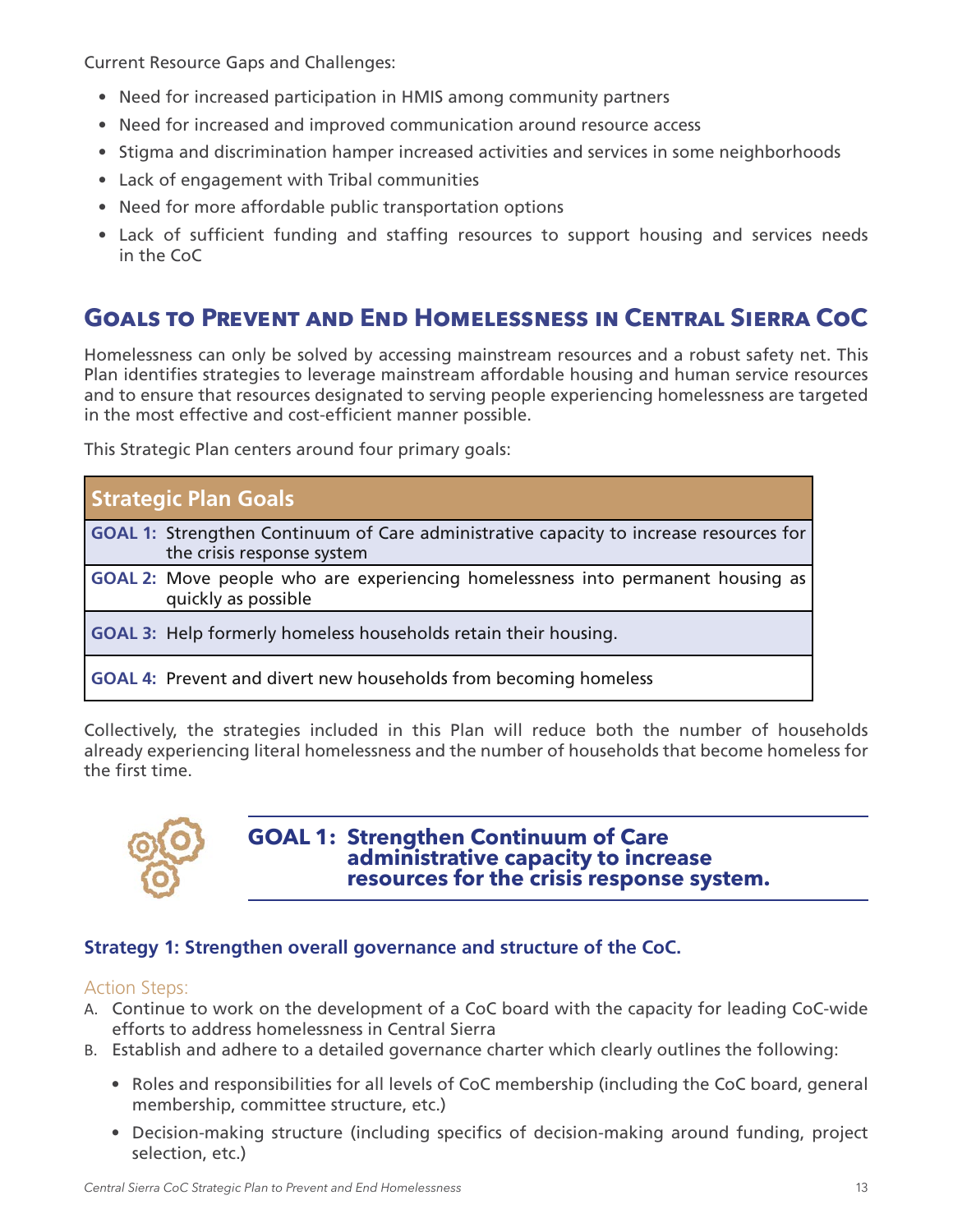#### **Strategy 2: Strengthen the CoC's administrative capacity.**

#### Action Steps:

- A. Continue to apply for a CoC Program Planning Grants through the 2020 CoC Program NOFA, and subsequent CoC Program NOFAs
- B. Implement ongoing evaluation of how to leverage new and existing funding streams for maximizing the CoC's administrative capacity
- C. Create plan to support counties with CoC staffing and HMIS/data collection and entry staffing

#### **Strategy 3: Strengthen data collection and outcome measurements across the system.**

#### Action Steps:

- Strengthen data quality control practices across CoC in HMIS policies and procedures.
- Utilize HUD's new Stella tool to engage CoC in conversation around the successes and challenges of project types across the CoC using data.
- Standardized definitions of data collection terms and expectations in HMIS policies and procedures.
- Standardize collective outcomes to SPM across all CoC and homeless crisis response system funded projects/grants



**GOAL 2: Move people who are experiencing homelessness into permanent housing as quickly as possible.**

#### **Strategy 1: Pursue strategies such as reallocation and permanent supportive housing bonus funds to expand permanent supportive housing and rapid re-housing through CoC Program funds.**

- A. Review Central Sierra FY19 CoC Program application for possible ways to increase points. The CoC Program application debrief provided by HUD does not give feedback on all the question in the CoC application. Rather, it provides some general comments and insight into questions HUD chose to comment on publicly. The CoC may benefit from an independent review of its 2019 application to gain a more thorough critique of areas that could have been improved upon and to identify possible changes for 2020.
- B. Review the FY20 CoC Program NOFA for point maximization. When the FY20 NOFA is released, the CoC should review closely HUD's point structure, policy priorities, and other guidance.
- C. Review existing CoC Program projects for performance to determine reallocation or restrictions of budget. Closely review data from the Annual Performance Reports and any monitoring visits. For those programs that are not performing well, the CoC should seek technical assistance to address performance issues or consider reallocating those resources to another program or program model. As part of this review, consider drawdowns from HUD for the previous year, and for those programs that consistently do not bill HUD for all CoC funds in the program budget, the CoC should consider reallocating at least a portion of the funds to a new program.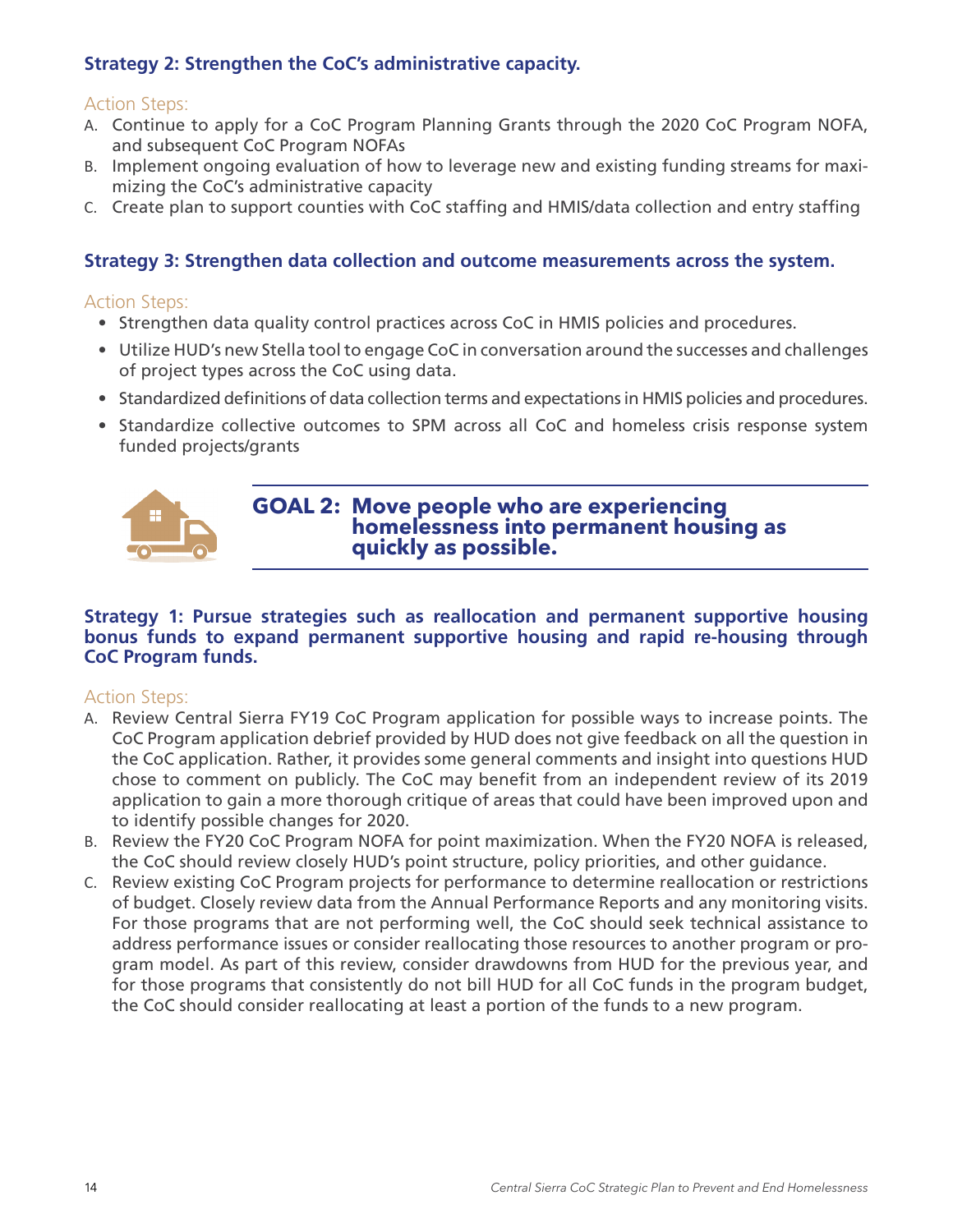#### **Strategy 2: Continue to apply for state California Emergency Solutions and Housing Program (CESH), Housing for a Healthy California, Homeless Emergency Aid Program (HEAP) and No Place Like Home (NPLH), state funds.**

#### Action Steps:

- A. Utilize available state funding sources as leverage to develop larger housing complexes scattered through the CoC, with a combination of supportive housing and affordable housing.
- B. Identify and apply for additional funding to support develop of new affordable housing units.
- C. Explore funding opportunities for acquisition and rehabilitation of existing facilities that can be converted or restored into affordable housing.
- D. Convene housing developers, consumers, service providers, local planning departments, and county staff to explore new ways to create and streamline affordable housing for targeted populations. Work with local jurisdictions to promote affordable and supportive housing developments.
- E. Explore modifications to local regulations that could incentives develop of affordable housing or reduce existing barrier to new development

#### **Strategy 3: Increase number of units in private housing available to persons transitioning from homelessness.**

#### Action Steps:

- A. Encourage HUD multifamily housing owners to create a homeless preference. Explore opportunities to encourage owners of HUD-assisted housing to adopt a homeless preference
- B. Work with PHA and HUD multifamily housing owners to create a "move on" strategy for those currently in PSH or RRH. This strategy would provide private owners with tenants who have a demonstrated successful tenancy and would make PSH and RRH units available to those who are currently homeless.

#### **Strategy 4: Create a property owner engagement initiative.**

- A. Launch a CoC-wide campaign to engage property owners using national and local promising practices (e.g. highlighting the benefits of partnering with housing programs, underscoring the available supportive services, etc.)
- B. Train staff on property owner engagement and retention. Ensure that both frontline and supervisory staff are trained on effective engagement and relationship building strategies for retention of partnerships with property owners.
- C. Create a property owner mitigation fund. Draw on county resources or philanthropic entities to create a flexible fund that may be used to pay for costs other funders (i.e. HUD, CA DHCD) do not allow, such as property owner sign-on bonuses, damages, security deposits, and tenancy preservation. In other communities, the availability of such funds has encouraged owners to rent to people who are homeless (even though in actuality the funds are often left untapped).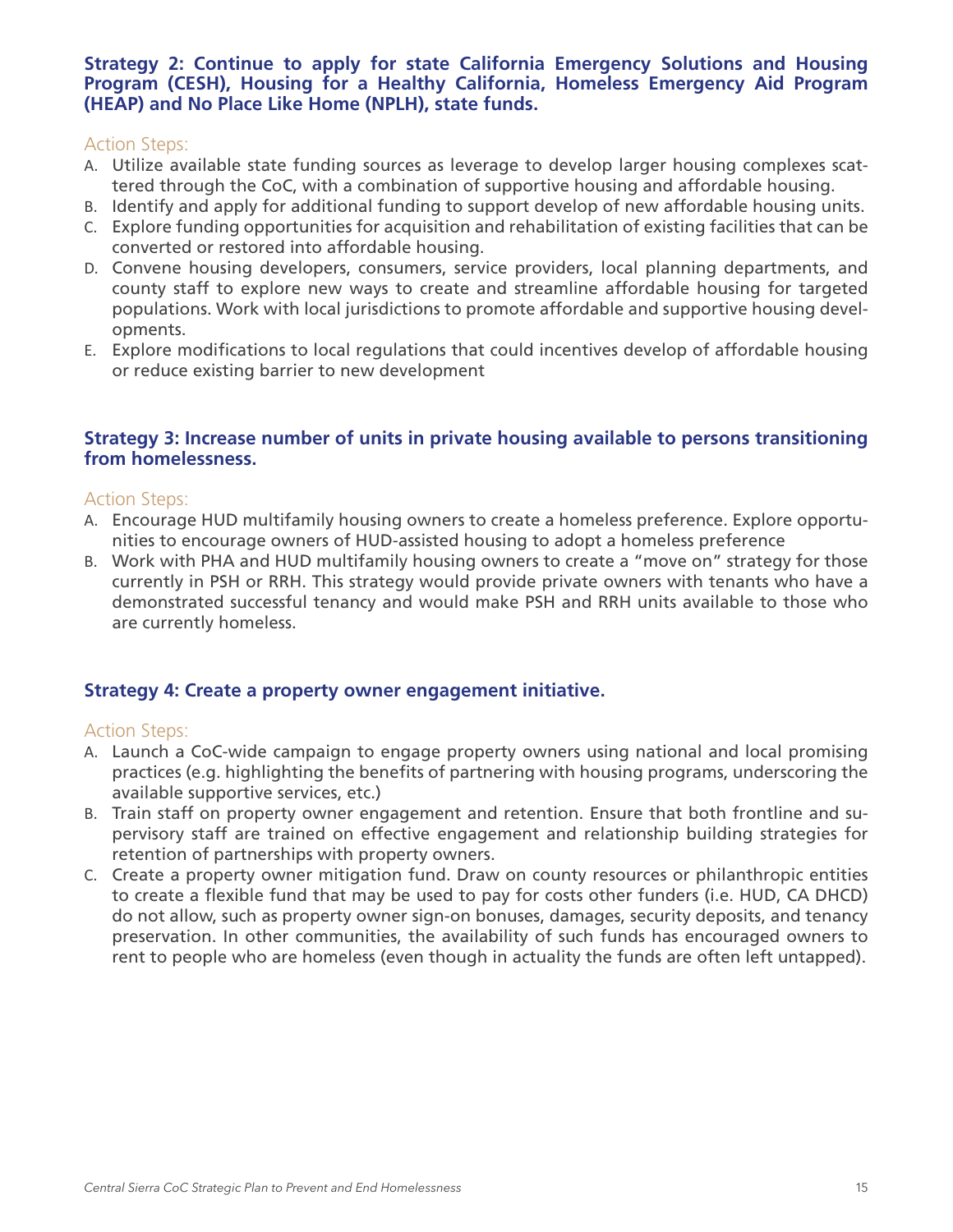**Strategy 5: Maximize Housing First Opportunity. Housing First is a proven approach that should be implemented system-wide as well as at the project level. All four counties have adopted Housing First in principle but stakeholders have expressed concern that in practice Housing First is not being fully implemented.**

#### Action Steps:

- A. Train all levels of CoC membership, including both direct service providers and CoC board members, on Housing First program design and delivery.
- B. Facilitate a Housing First Intensive Course. Consider providing a Housing First intensive course to address community opposition and misunderstanding regarding Housing First, its effectiveness, and other issues.
- C. Create a learning community, or community of practice, for providers who want a venue to share the challenges and successes of implementing a Housing First approach with their peers.
- D. Monitor programs for Housing First practices. Monitor all CoC-funded and state funded homeless programs for compliance with Housing First principles. Provide technical assistance and/or establish remedial action for programs that do not follow a housing first approach.

#### **Strategy 6: Use data to lead planning and programming priorities.**

#### Action Steps:

- A. Ensure that HMIS is able to generate reports to help the CoC and counties monitor progress on systems performance measures, and other reports as requested to allow the CoC to make meaningful planning decisions. Reports should be available on the program level and systems level.
- B. Create a mechanism to collect data on potential "previous homelessness" in the absence of a statewide HMIS data warehouse, and incorporate this information into SPM calculations.
- C. Continue to work with other California CoCs to develop the data warehouse.
- D. Target one or two SPMs to improve in the next year. Reducing first-time homelessness should be prioritized as one of the measures to target.
- E. Pilot an expansion of data collection to Health and Human Services agencies and hospitals. Upon review of the pilot's effectiveness, consider further expansion to other medical settings as a means to collect data on high utilizers of emergency services.
- F. Continue to encourage participation in HMIS for all homeless service providers- not just limited to those receiving CoC or ESG funding.



**GOAL 3: Help formerly homeless households retain their housing.**

#### **Strategy 1: Ensure that resources and services are available to formerly homeless households in order to maintain their tenancies.**

- A. Set CoC-wide standards for a certain number of home-visits after move-in that could identify risks for homelessness. Train provider staff on how to practice these standards.
- B. Include additional homelessness risk factors in housing inspections. For CoC providers who conduct their own annual recertification of housing conditions, incorporate additional questions and observations that may indicate a risk to homelessness.
- C. Pilot employment programs. Engage some larger employers to participate in an employment pilot program in which a number of jobs are set aside for formerly homeless individuals to access. Work with existing agencies to provide job coaching. Request small funding from organizations and partnerships that provide stipends for clothing, transportation, or other potential barriers.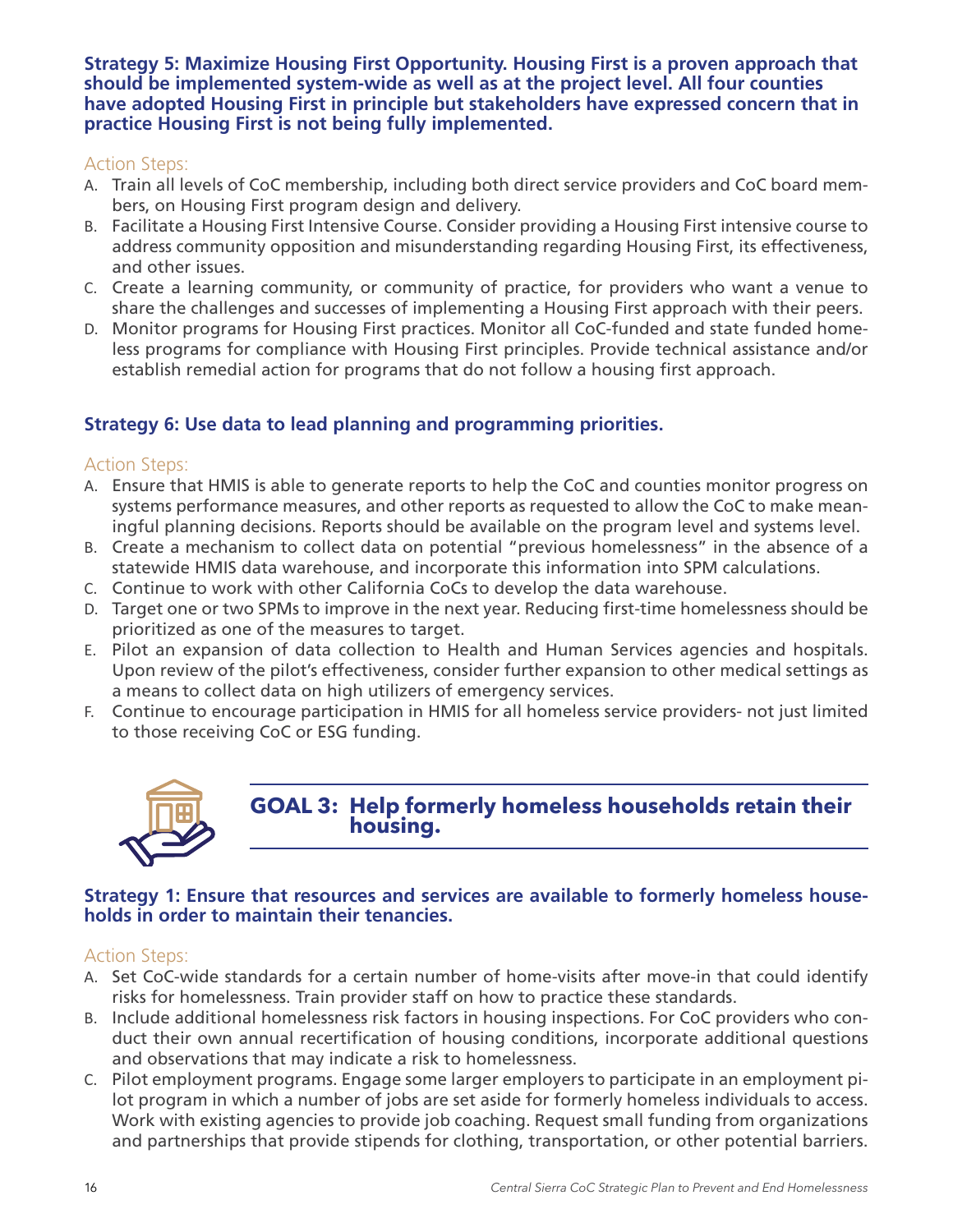D. Partner with vocational rehabilitation services. Request that staff from the local and state employment agencies, including the Local Veteran's Employment Representative, be assigned to work with homeless programs and their clients, either on a regular basis or at scheduled on-site days.



**GOAL 4: Prevent and divert new households from becoming homeless**

#### **Strategy 1: Develop a community-wide initiative to prevent homelessness.**

#### Action Steps:

- A. Facilitate a meeting of all providers that have prevention and/or diversion resources in order to develop a CoC-wide inventory. These resources may include flexible local funding, state funding, ESG-funding, SSVF, faith-based programs or Community Action Agencies.
- B. As a CoC, utilize inventory of prevention/diversion resources to identify any gaps and to determine how resources may be used most effectively and efficiently.
- C. Sponsor a community campaign on homelessness risk and prevention. Distribute information on the risk of homelessness, key indicators of possible risk factors, and available resources to schools, faith-based organizations, and county agencies frequented by the public. Work with County Community Health centers to incorporate "risk of homelessness" in their programs.
- D. Develop a targeted initiative to prevent youth homelessness. Work with each county's school departments homelessness liaisons to train staff on risk factors to becoming homeless.

#### **Strategy 2: Expand diversion capacity within CoC's coordinated entry system.**

#### Action Steps:

- A. Identify and utilize a diversion screening tool to assess households for alternatives to entering shelter and, as appropriate, suggest one-time assistance to prevent an episode of homelessness.
- B. Expand use of county and federal ESG rapid re-housing funds to provide for one-time prevention activities.
- C. Track information and review diversion data regularly (i.e. monthly) to provide Central Sierra CoC with a clearer understanding of who is becoming homeless and which efforts to divert those households are successful versus those that are unsuccessful. The goal is to understand homelessness risk and identify possible system-based solutions.
- D. Provide training in diversion/mediation to all staff positioned at the front door of the homeless crisis response system in the CoC. Work to infuse these practices throughout the coordinated entry system and processes so that even those households waiting on prioritization/by-name lists are engaged in a continued exploration of alternatives to homelessness.
- E. Create a peer support team program to assist individuals and families in accessing mainstream benefit coordination; i.e. transportation, employment coaching, employment connections, SOAR, etc.

#### **Strategy 3: Collect and analyze information on households at risk of homelessness and those experiencing homelessness for the first time.**

#### Action Steps:

A. Expand data collection through HMIS as well as other county agencies and information sources to report on high utilizers of crisis systems and households that may be at greater risk of homelessness.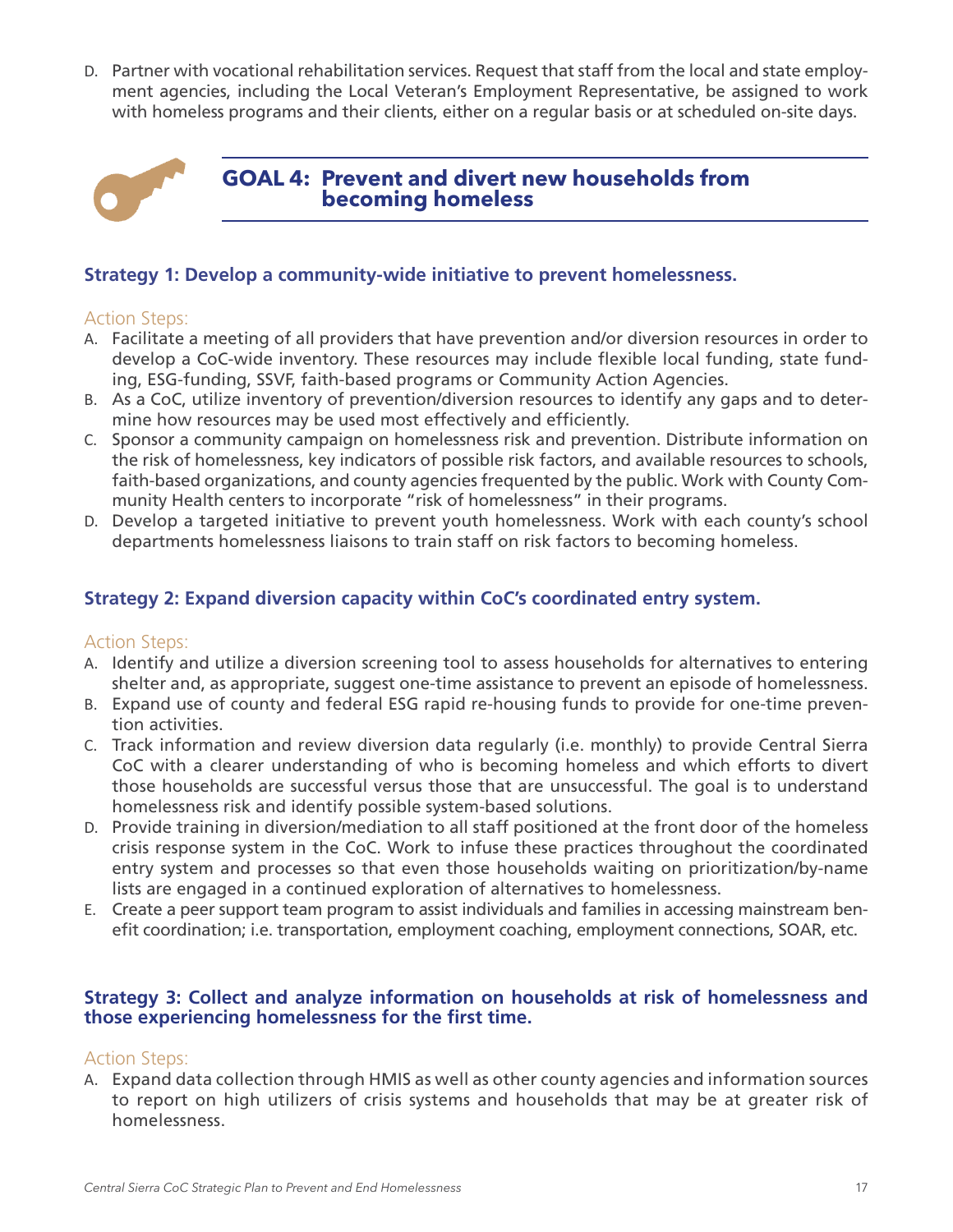- <span id="page-17-0"></span>B. Establish date sharing protocol between the four counties to understand who is accessing resources as they cross counties within the CoC.
- C. Assess reliability of first-time homeless data. Review data protocols to determine their reliability. Consider additional ways to assess whether a household is "first-time homeless" or was homeless in another CoC prior to entering into the Central Sierra CoC. Train providers on the correct way to gather and report on this metric
- D. Establish policies and practices for the collection and analysis of Street Outreach data. Assess data for possible insights around the recent increase in unsheltered homelessness in the Central Sierra CoC and develop a resource list geared to first responders based on data received.

#### **Strategy 4: Increase access to mainstream service resources for households at risk of homelessness.**

#### Action Steps:

- A. Encourage all provider agency and county staff working with households experiencing homelessness/at risk of homelessness to participate in the "SSI/SSDI Outreach, Access and Recovery (SOAR) On Line Course in order to increase SOAR access across all four counties.
- B. Establish a formal linkage between county health and human services departments and behavioral health systems. Establishment of formal relationships will increase likelihood of access for households in need and potential for data sharing.
- C. Establish practices for better assessment of employment needs. Include employment related questions on the diversion and CE assessment tools (VI-SPDAT) so referrals to employment-related services can be accessed immediately.
- D. Establish strong partnerships between systems to allow for data crosschecking. Certain subpopulations captured in HMIS may also be eligible for MediCAL and other healthcare resources, etc.

## **Plan Implementation**

The Central Sierra CoC leadership will be charged with developing a structure in which the strategies and action steps described in this plan may be carried out. Part of this process must include establishing responsible entities for each task, a realistic timeline for the completion of action steps, and measurable outcomes to hold the community accountable to the goals set forth in this Plan.

**Responsible entity**- the person(s), committees, subcommittees, or partners tasked with leading the implementation of a particular action step.

**Timeline**- the timeframe in which the action step is expected to reach completion. The CoC may determine whether the timeline should be specific (i.e. December 2020) or less so (i.e. short term, medium term, long term).

**Measurable outcomes-** CoC decision-making around how each of the goals will be measured as implementation of this plan moves forward. For example, the community may choose to use an ongoing evaluation of the CoC's System Performance Measures to determine whether or not it is successful in decreasing the number of new households entering the homeless crisis response system.

## **Conclusion**

As the Central Sierra CoC moves forward with implementation of this ambitious plan, continued cross-county commitment and engagement will be an essential component. Given the many challenges it currently faces, including a vastly rural geography and limited resources, the CoC will need to be both innovative and collaborative to prevent and end homelessness in the community.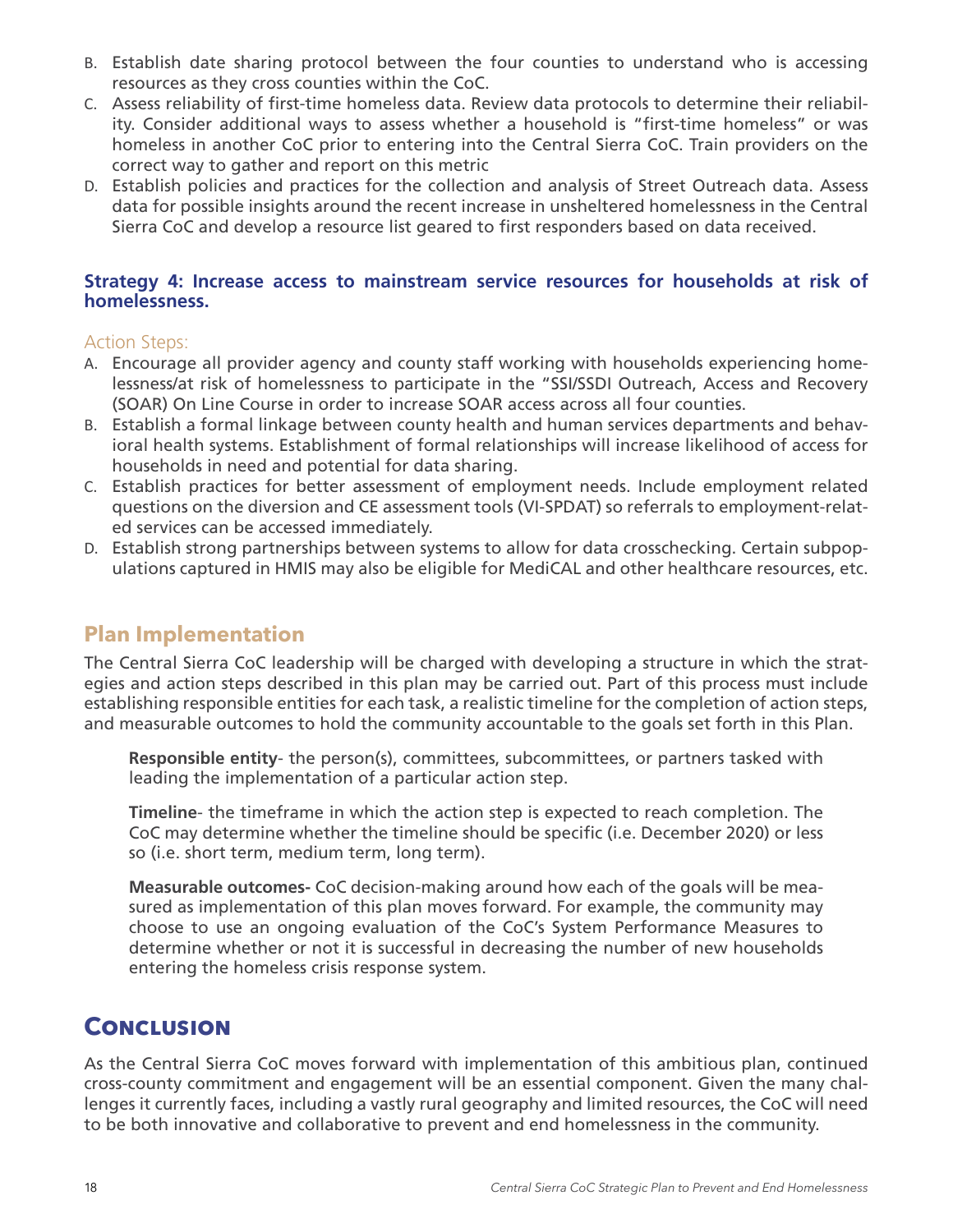This Strategic Plan is an aggressive multi-year effort to target resources to end homelessness. The CoC, will oversee implementation of this plan. These key metrics will be used to evaluate the effectiveness of this Plan:

- Increase in the number of affordable housing units dedicated to people who are homeless
- Decrease in homelessness in the community including in key subpopulations such as families, veterans, and people who are chronically homeless
- Decrease in the number of persons who become homeless for the first time
- Decrease in the average and median length of time persons remain homeless
- Decrease in the percentage of persons who return to homelessness
- Increase in the percentage of adults who gain or increase employment or non-employment cash income over time
- Increase in the percentage of persons who exit to or retain permanent housing

To be successful, the Plan will require broad community support for expanding data collection, sharing data, and using data as a planning tool. The target priorities and recommendations in this Plan are based on currently available data, but growing knowledge will allow for continuous review and refinement of strategies as circumstances change.